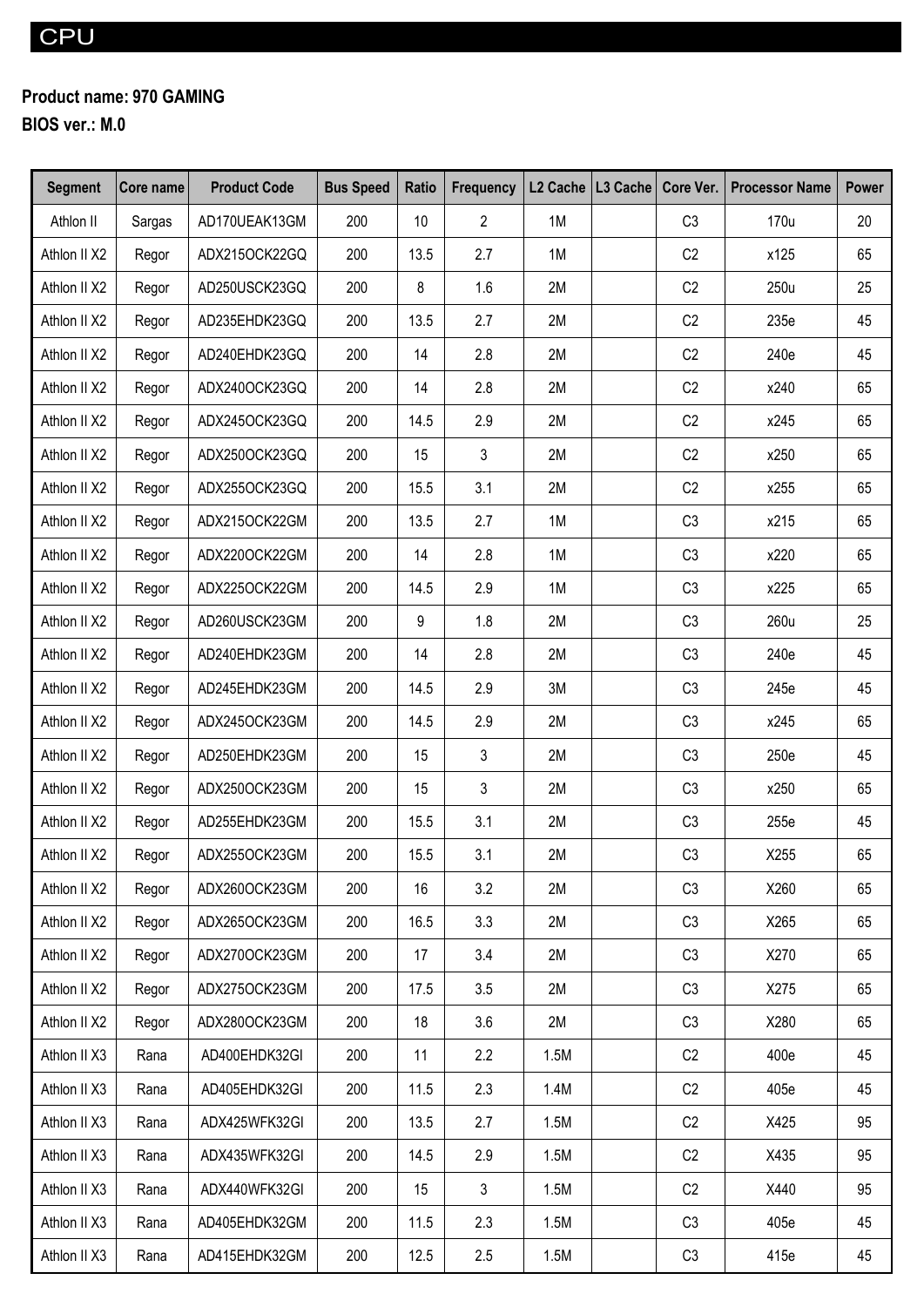| Athlon II X3     | Rana    | AD420EHDK32GM | 200 | 13   | 2.6            | 1.5M |    | C <sub>3</sub> | 420e     | 45  |
|------------------|---------|---------------|-----|------|----------------|------|----|----------------|----------|-----|
| Athlon II X3     | Rana    | AD425EHDK32GM | 200 | 13.5 | 2.7            | 1.5M |    | C <sub>3</sub> | 425e     | 45  |
| Athlon II X3     | Rana    | ADX435WFK32GM | 200 | 14.5 | 2.9            | 1.5M |    | C <sub>3</sub> | x435     | 95  |
| Athlon II X3     | Rana    | ADX440WFK32GM | 200 | 15   | 3              | 1.5M |    | C <sub>3</sub> | x440     | 95  |
| Athlon II X3     | Rana    | ADX445WFK32GM | 200 | 15.5 | 3.1            | 1.5M |    | C <sub>3</sub> | x445     | 95  |
| Athlon II X3     | Rana    | ADX450WFK32GM | 200 | 16   | 3.2            | 1.5M |    | C <sub>3</sub> | x450     | 95  |
| Athlon II X3     | Rana    | ADX455WFK32GM | 200 | 16.5 | 3.3            | 1.5M |    | C <sub>3</sub> | x455     | 95  |
| Athlon II X3     | Rana    | ADX460WFK32GM | 200 | 17   | 3.4            | 1.5M |    | C <sub>3</sub> | x460     | 95  |
| Athlon II X4     | Propus  | AD600EHDK42GI | 200 | 11   | 2.2            | 2M   |    | C <sub>2</sub> | 600e     | 45  |
| Athlon II X4     | Propus  | AD605EHDK42GI | 200 | 11.5 | 2.3            | 2M   |    | C <sub>2</sub> | 605e     | 45  |
| Athlon II X4     | Propus  | ADX620WFK42GI | 200 | 13   | 2.6            | 2M   |    | C2             | x620     | 95  |
| Athlon II X4     | Propus  | ADX630WFK42GI | 200 | 14   | 2.8            | 2M   |    | C <sub>2</sub> | x630     | 95  |
| Athlon II X4     | Propus  | ADX635WFK42GI | 200 | 14.5 | 2.9            | 2M   |    | C2             | x635     | 95  |
| Athlon II X4     | Propus  | AD605EHDK42GM | 200 | 11.5 | 2.3            | 2M   |    | C <sub>3</sub> | 605e     | 45  |
| Athlon II X4     | Propus  | AD610EHDK42GM | 200 | 12   | 2.4            | 2M   |    | C <sub>3</sub> | 610e     | 45  |
| Athlon II X4     | Propus  | AD615EHDK42GM | 200 | 12.5 | 2.5            | 2M   |    | C <sub>3</sub> | 615e     | 45  |
| Athlon II X4     | Propus  | AD620EHDK42GM | 200 | 13   | 2.6            | 2M   |    | C <sub>3</sub> | 620e     | 45  |
| Athlon II X4     | Propus  | ADX630WFK42GM | 200 | 14   | 2.8            | 2M   |    | C <sub>3</sub> | x630     | 95  |
| Athlon II X4     | Propus  | ADX635WFK42GM | 200 | 14.5 | 2.9            | 2M   |    | C <sub>3</sub> | x635     | 95  |
| Athlon II X4     | Propus  | ADX640WFK42GM | 200 | 15   | 3              | 2M   |    | C <sub>3</sub> | x640     | 95  |
| Athlon II X4     | Propus  | ADX645WFK42GM | 200 | 15.5 | 3.1            | 2M   |    | C3             | x645     | 95  |
| Athlon II X4     | Propus  | ADX650WFK42GM | 200 | 16   | 3.2            | 2M   |    | C <sub>3</sub> | x650     | 95  |
| Athlon II X4     | Propus  | ADX655WFK42GM | 200 | 16.5 | 3.3            | 2M   |    | C <sub>3</sub> | x655     | 95  |
| Athlon II X4     | Propus  | ADX640WFK42GR | 200 | 15   | $\mathfrak{Z}$ | 2M   |    | B <sub>0</sub> | x640     | 95  |
| <b>FX-Series</b> | Vishera | FD4300WMW4MHK | 200 | 19   | 3.8            | 4M   | 4M | CO             | FX-4300  | 95  |
| <b>FX-Series</b> | Vishera | FD4320WMW4MHK | 200 | 20   | $\overline{4}$ | 4M   | 4M | CO             | FX-4320  | 95  |
| <b>FX-Series</b> | Vishera | FD4350FRW4KHK | 200 | 21   | 4.2            | 4M   | 8M | CO             | FX-4350  | 125 |
| <b>FX-Series</b> | Vishera | FD6300WMW6KHK | 200 | 17.5 | 3.5            | 6M   | 8M | CO             | FX-6300  | 95  |
| <b>FX-Series</b> | Vishera | FD6330WMW6KHK | 200 | 18   | 3.6            | 6M   | 8M | CO             | FX-6330  | 95  |
| <b>FX-Series</b> | Vishera | FD6350FRW6KHK | 200 | 19.5 | 3.9            | 6M   | 8M | CO             | FX-6350  | 125 |
| <b>FX-Series</b> | Vishera | FD832EWMW8KHK | 200 | 16   | 3.2            | 8M   | 8M | CO             | FX-8320E | 95  |
| <b>FX-Series</b> | Vishera | FD8300WMW8KHK | 200 | 16.5 | 3.3            | 8M   | 8M | CO             | FX-8300  | 95  |
| <b>FX-Series</b> | Vishera | FD837EWMW8KHK | 200 | 16.5 | 3.3            | 8M   | 8M | CO             | FX-8370E | 95  |
| <b>FX-Series</b> | Vishera | FD8310WMW8KHK | 200 | 17   | 3.4            | 8M   | 8M | CO             | FX-8310  | 95  |
| FX-Series        | Vishera | FD8320FRW8KHK | 200 | 17.5 | 3.5            | 8M   | 8M | CO             | FX-8320  | 125 |
| <b>FX-Series</b> | Vishera | FD8350FRW8KHK | 200 | 20   | 4              | 8M   | 8M | CO             | FX-8350  | 125 |
| <b>FX-Series</b> | Vishera | FD8370FRW8KHK | 200 | 20   | $\overline{4}$ | 8M   | 8M | CO             | FX-8370  | 125 |
| <b>FX-Series</b> | Zambezi | FD4200FRW4KGU | 200 | 16.5 | 3.3            | 4M   | 8M | B <sub>2</sub> | FX-4200  | 125 |
| <b>FX-Series</b> | Zambezi | FD4100WMW4KGU | 200 | 18   | 3.6            | 4M   | 8M | <b>B2</b>      | FX-4100  | 95  |
| <b>FX-Series</b> | Zambezi | FD4130FRW4MGU | 200 | 19   | 3.8            | 4M   | 4M | B <sub>2</sub> | FX-4130  | 125 |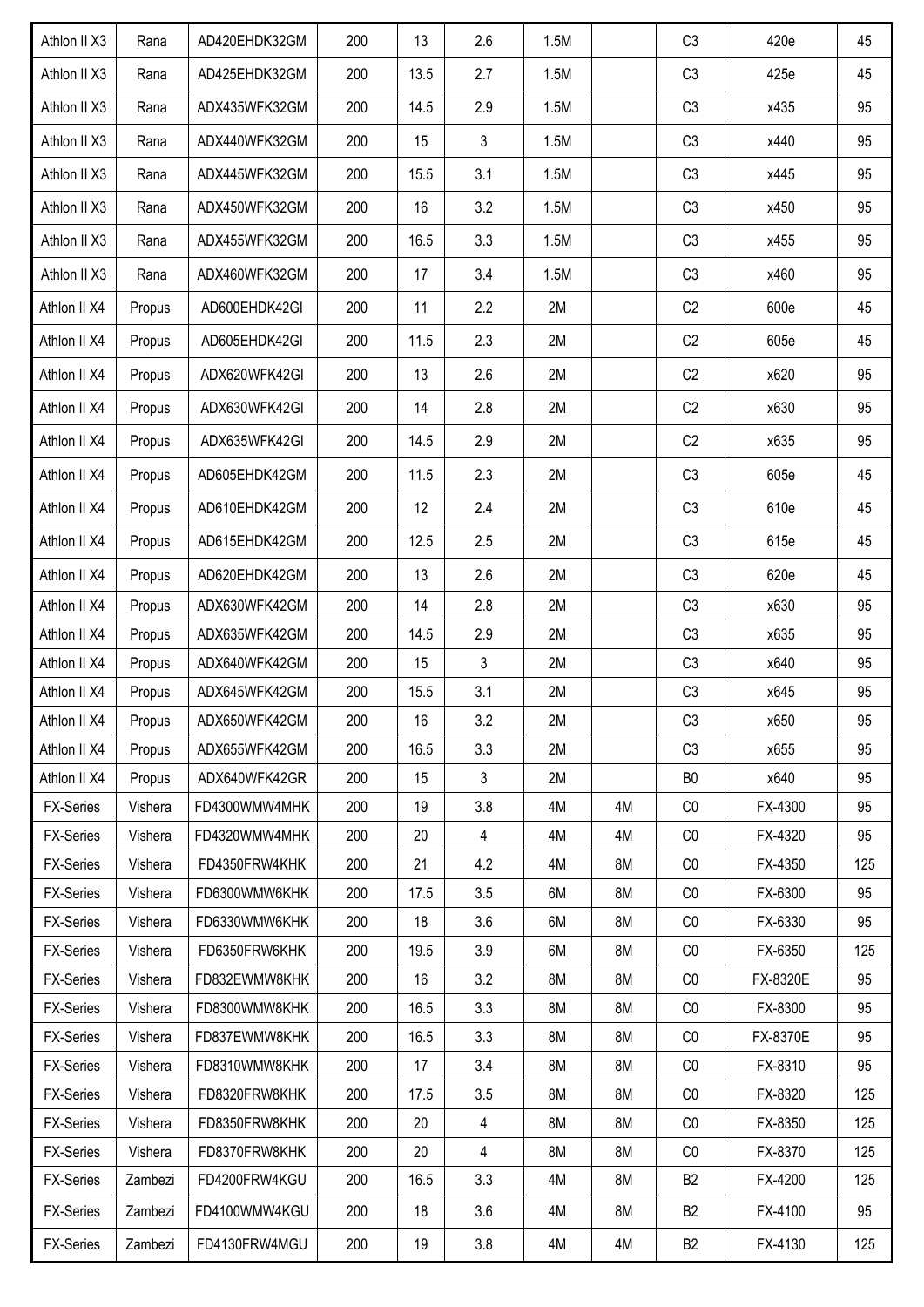| <b>FX-Series</b> | Zambezi  | FD4150WMW4KGU | 200 | 19.5 | 3.9 | 4M   | 8M | <b>B2</b>      | FX-4150     | 95  |
|------------------|----------|---------------|-----|------|-----|------|----|----------------|-------------|-----|
| <b>FX-Series</b> | Zambezi  | FD4170FRW4KGU | 200 | 21   | 4.2 | 4M   | 8M | B <sub>2</sub> | FX-4170     | 125 |
| <b>FX-Series</b> | Zambezi  | FD6100WMW6KGU | 200 | 16.5 | 3.3 | 6M   | 8M | B <sub>2</sub> | FX-6100     | 95  |
| <b>FX-Series</b> | Zambezi  | FD6120WMW6KGU | 200 | 17.5 | 3.5 | 6M   | 8M | B <sub>2</sub> | FX-6120     | 95  |
| <b>FX-Series</b> | Zambezi  | FD6130FRW6KGU | 200 | 18   | 3.6 | 6M   | 8M | B <sub>2</sub> | FX-6130     | 125 |
| <b>FX-Series</b> | Zambezi  | FD6200FRW6KGU | 200 | 19   | 3.8 | 6M   | 8M | <b>B2</b>      | FX-6200     | 125 |
| <b>FX-Series</b> | Zambezi  | FD8100WMW8KGU | 200 | 14   | 2.8 | 8M   | 8M | <b>B2</b>      | FX-8100     | 95  |
| <b>FX-Series</b> | Zambezi  | FD8120FRW8KGU | 200 | 15.5 | 3.1 | 8M   | 8M | <b>B2</b>      | FX-8120     | 125 |
| <b>FX-Series</b> | Zambezi  | FD8120WMW8KGU | 200 | 15.5 | 3.1 | 8M   | 8M | B <sub>2</sub> | FX-8120     | 95  |
| <b>FX-Series</b> | Zambezi  | FD8140WMW8KGU | 200 | 16   | 3.2 | 8M   | 8M | B <sub>2</sub> | FX-8140     | 95  |
| <b>FX-Series</b> | Zambezi  | FD8150FRW8KGU | 200 | 18   | 3.6 | 8M   | 8M | B <sub>2</sub> | FX-8150     | 125 |
| Phenom II X2     | Callisto | HDX545WFK2DGI | 200 | 15   | 3   | 1M   | 6M | C2             | x545        | 80  |
| Phenom II X2     | Callisto | HDZ550WFK2DGI | 200 | 15.5 | 3.1 | 1M   | 6M | C2             | z550        | 80  |
| Phenom II X2     | Callisto | HDX545WFK2DGM | 200 | 15   | 3   | 1M   | 6M | C3             | x545        | 80  |
| Phenom II X2     | Callisto | HDX550WFK2DGM | 200 | 15.5 | 3.1 | 1M   | 6M | C <sub>3</sub> | x550        | 80  |
| Phenom II X2     | Callisto | HDZ555WFK2DGM | 200 | 16   | 3.2 | 1M   | 6M | C3             | z555        | 80  |
| Phenom II X2     | Callisto | HDZ560WFK2DGM | 200 | 16.5 | 3.3 | 1M   | 6M | C <sub>3</sub> | z560        | 80  |
| Phenom II X2     | Callisto | HDXB59WFK2DGM | 200 | 14   | 3.4 | 1M   | 6M | C <sub>3</sub> | <b>XB59</b> | 80  |
| Phenom II X2     | Callisto | HDZ565WFK2DGM | 200 | 17   | 3.4 | 1M   | 6M | C <sub>3</sub> | z565        | 80  |
| Phenom II X2     | Callisto | HDZ570WFK2DGM | 200 | 17.5 | 3.5 | 1M   | 6M | C <sub>3</sub> | z570        | 80  |
| Phenom II X3     | Heka     | HD700EOCK3DGI | 200 | 12   | 2.4 | 1.5M | 6M | C2             | 700e        | 65  |
| Phenom II X3     | Heka     | HD705EOCK3DGI | 200 | 12.5 | 2.5 | 1.5M | 6M | C2             | 705e        | 65  |
| Phenom II X3     | Heka     | HDX710WFK3DGI | 200 | 13   | 2.6 | 1.5M | 6M | C <sub>2</sub> | x710        | 95  |
| Phenom II X3     | Heka     | HDX720WFK3DGI | 200 | 14   | 2.8 | 1.5M | 6M | C2             | x720        | 95  |
| Phenom II X3     | Heka     | HDZ720WFK3DGI | 200 | 14   | 2.8 | 1.5M | 6M | C2             | z720        | 95  |
| Phenom II X3     | Heka     | HDZ740WFK3DGI | 200 | 15   | 3   | 1.5M | 6M | C2             | z740        | 95  |
| Phenom II X4     | Deneb    | HD900EOCK4DGI | 200 | 12   | 2.4 | 2M   | 6M | C2             | 900e        | 65  |
| Phenom II X4     | Deneb    | HD905EOCK4DGI | 200 | 12.5 | 2.5 | 2M   | 6M | C2             | 905e        | 65  |
| Phenom II X4     | Deneb    | HDX805WFK4FGI | 200 | 12.5 | 2.5 | 2M   | 4M | C2             | x805        | 95  |
| Phenom II X4     | Deneb    | HDX810WFK4FGI | 200 | 13   | 2.6 | 2M   | 4M | C2             | x810        | 95  |
| Phenom II X4     | Deneb    | HDX910WFK4DGI | 200 | 13   | 2.6 | 2M   | 6M | C2             | x910        | 95  |
| Phenom II X4     | Deneb    | HDX820WFK4FGI | 200 | 14   | 2.8 | 2M   | 4M | C <sub>2</sub> | x820        | 95  |
| Phenom II X4     | Deneb    | HDX925WFK4DGI | 200 | 14   | 2.8 | 2M   | 6M | C2             | x925        | 95  |
| Phenom II X4     | Deneb    | HDX945WFK4DGI | 200 | 15   | 3   | 2M   | 6M | C2             | x945        | 95  |
| Phenom II X4     | Deneb    | HDX945FBK4DGI | 200 | 15   | 3   | 2M   | 6M | C2             | x945        | 125 |
| Phenom II X4     | Deneb    | HDX955FBK4DGI | 200 | 16   | 3.2 | 2M   | 6M | C2             | x955        | 125 |
| Phenom II X4     | Deneb    | HDZ965FBK4DGI | 200 | 17   | 3.4 | 2M   | 6M | C2             | z965        | 140 |
| Phenom II X4     | Deneb    | HDZ955FBK4DGI | 200 | 16   | 3.2 | 2M   | 6M | C <sub>2</sub> | z955        | 125 |
| Phenom II X4     | Deneb    | HD905EOCK4DGM | 200 | 12.5 | 2.5 | 2M   | 6M | C <sub>3</sub> | 905e        | 65  |
| Phenom II X4     | Deneb    | HD910EOCK4DGM | 200 | 13   | 2.6 | 2M   | 6M | C3             | 910e        | 65  |
| Phenom II X4     | Deneb    | HDX830WFK4DGM | 200 | 14   | 2.8 | 2M   | 6M | C3             | x830        | 95  |